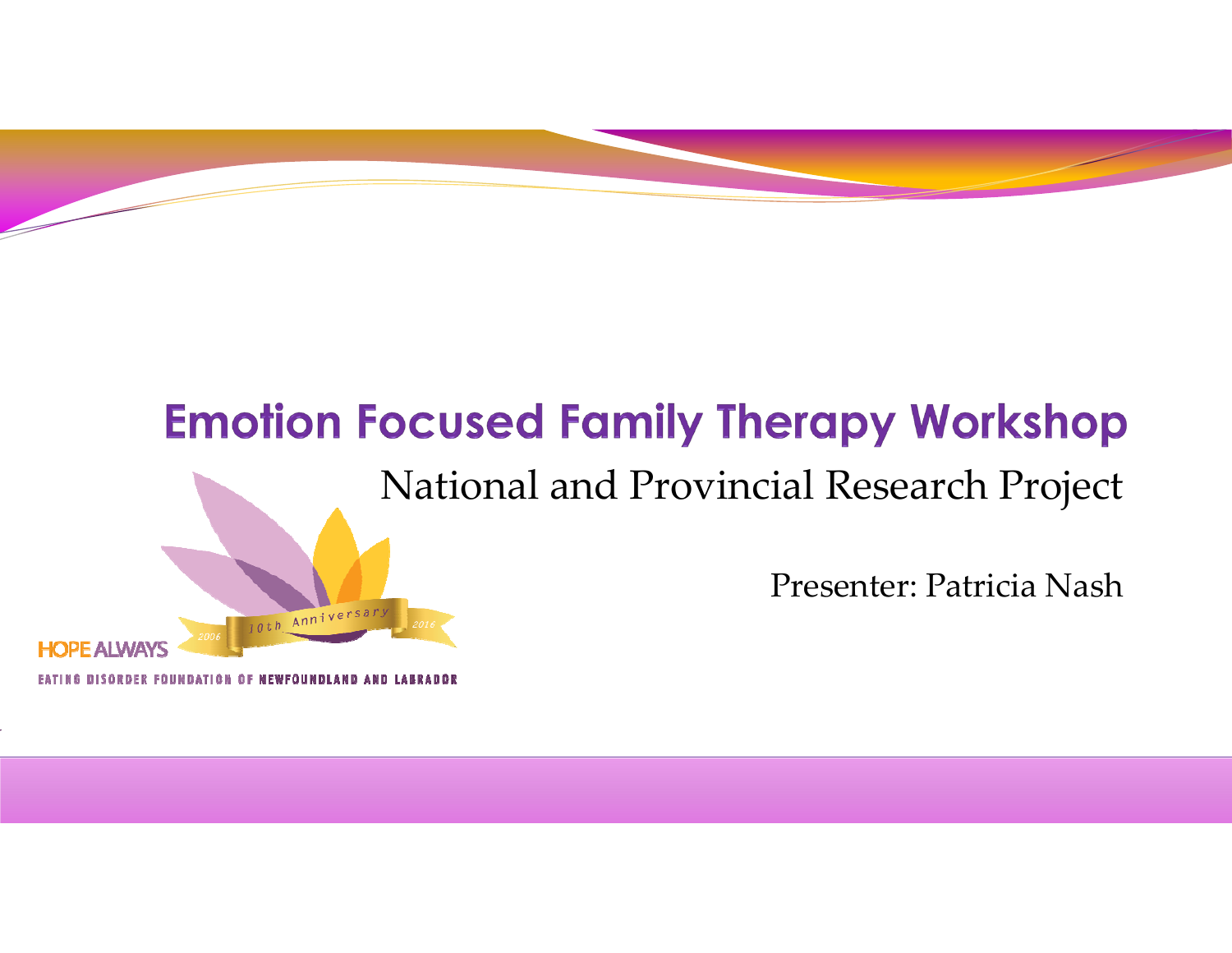#### EFFT Workshop at the Foundation

- First <sup>2</sup> day EFFT workshop Feb 2014
- Overall in 2014-2016 16 workshops given
- Over 120 Carers/Family members in attendance
- Three workshops outside St.John's ((Marystown,Labrador City, Corner Brook); hope to do more
- Now <sup>a</sup> monthly program of the Foundation
- Two Facilitators ; <sup>4</sup> days of EFFT training each with Dr. Joanne Dolhanty and Dr. Adele Lafrance Robinson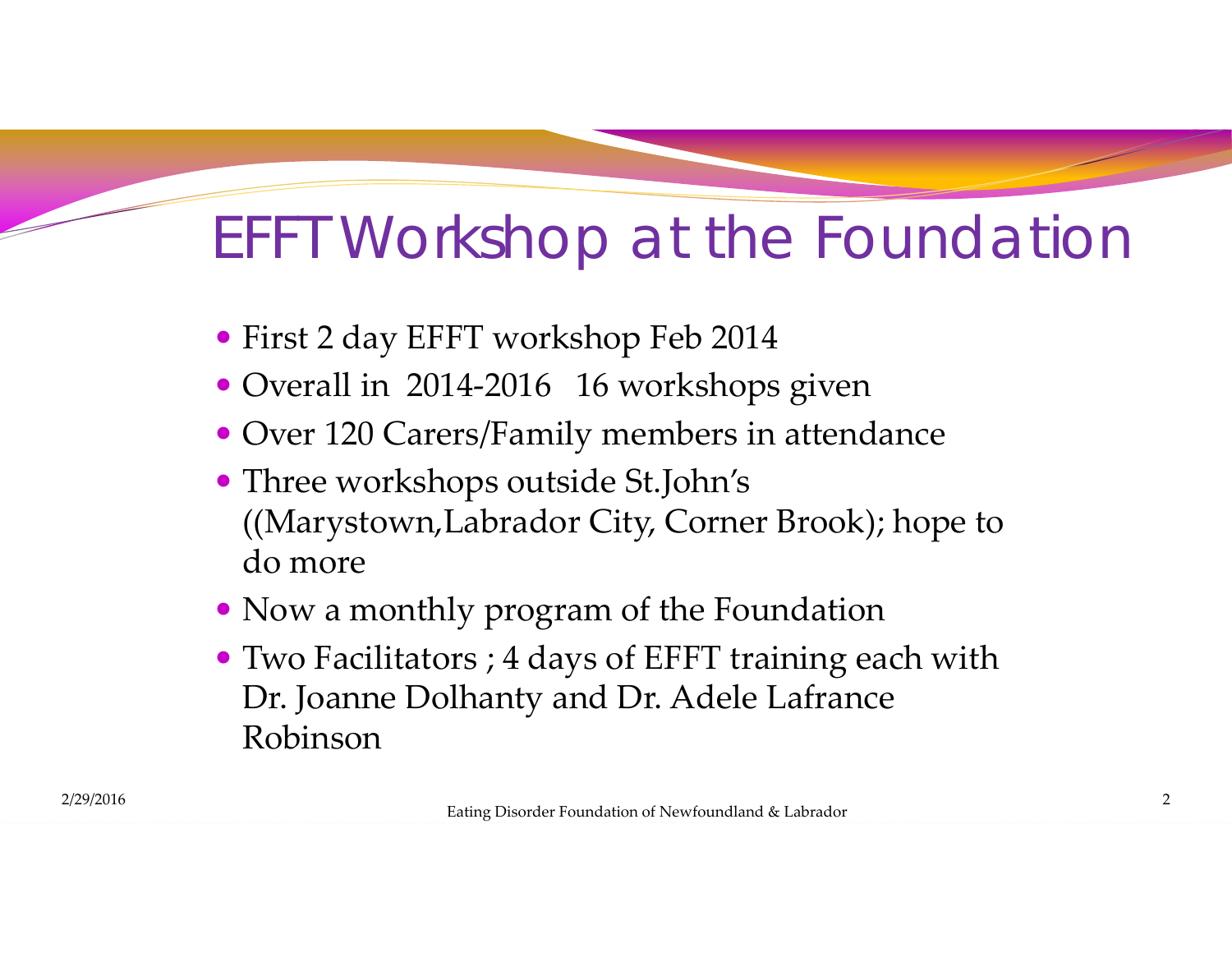#### Core Beliefs of Emotion Focused Family Therapy

- 1. We believe in the extraordinary healing power of parents and caregivers
- 2. All children – **regardless of their age** ‐ want their parents to help them heal – even when they try to convince us otherwise. The same is true for parents
- 3. Parents and caregivers need coaching and to be taught new skills. They also need for us to believe in them until they do
- 4. Parents and caregivers can overcome their fears that may keep them paralyzed, or stuck in unhelpful patterns of relating to their child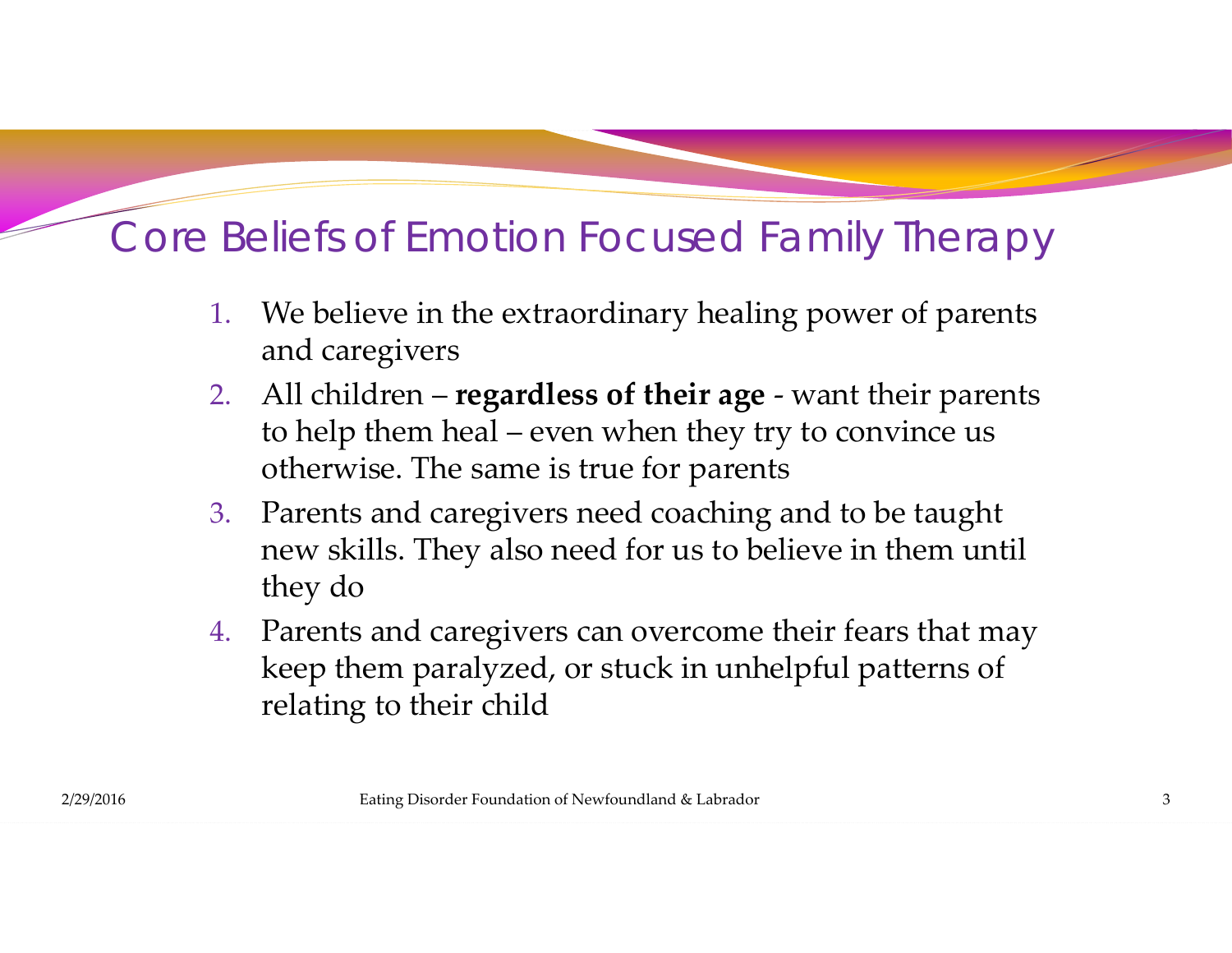#### Core Beliefs of Emotion Focused Family Therapy (cont)

 Therapists are not immune to the influence of emotion in their practice. They can also process these emotions in order to help the family ge<sup>t</sup> on track with recovery, even in the most dire of circumstances.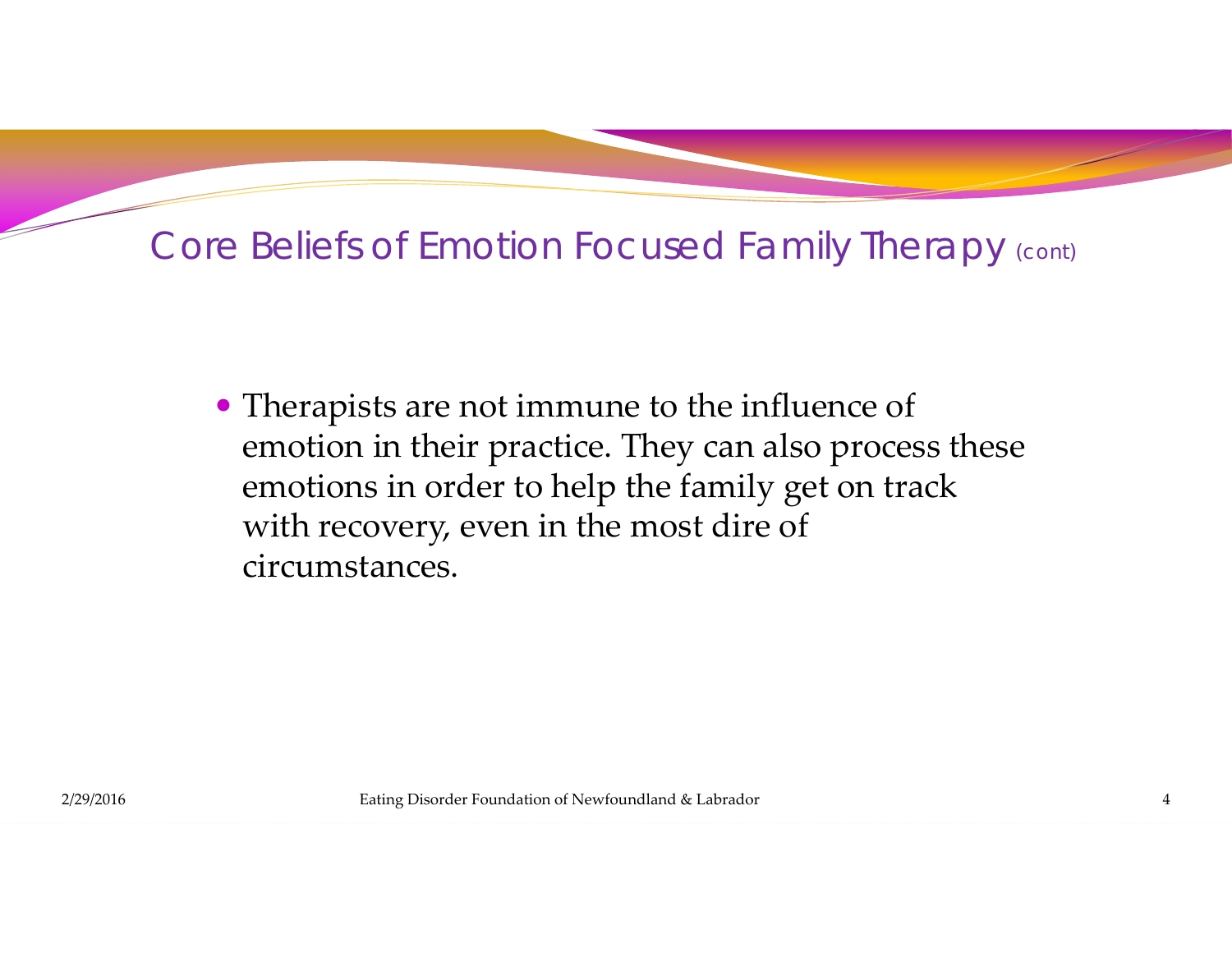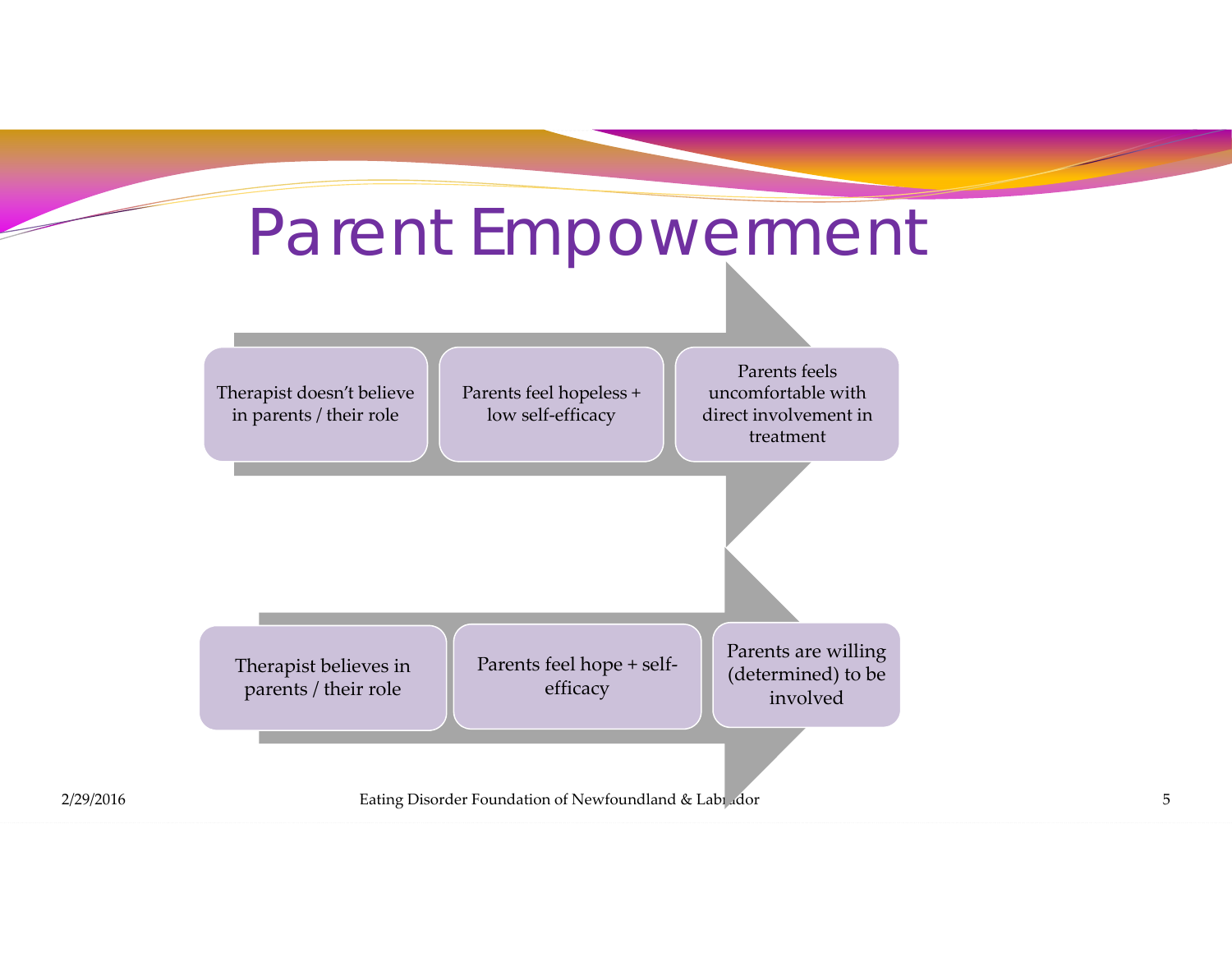# Emotion-Focused

- Low self‐efficacy with emotion / avoidance can feed the ED.
- The emotional style in the family can unintentionally maintain the illness.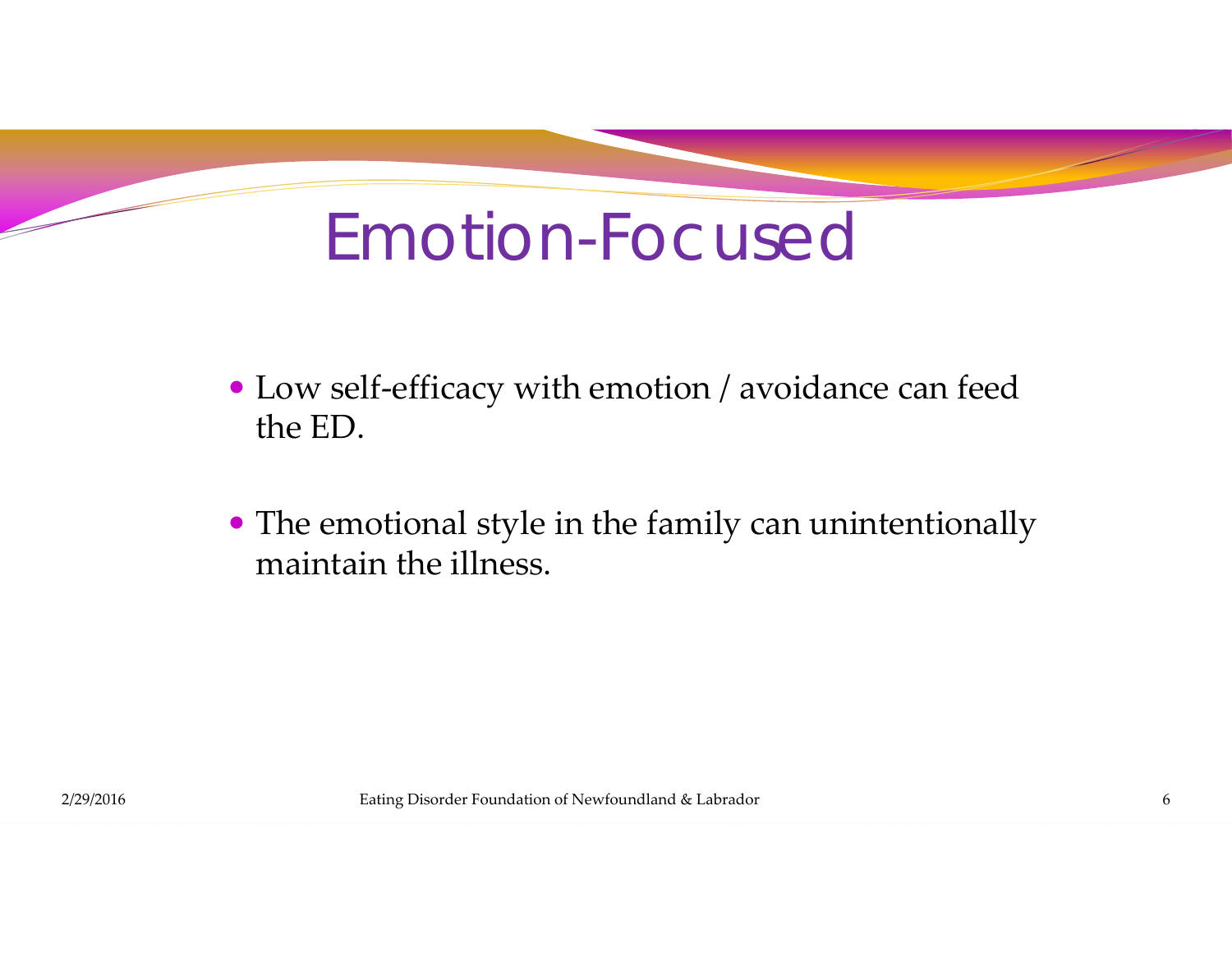## Four Modules:

We ask family members to:

- 1. Become their loved ones' **behaviour coach** (via the suppor<sup>t</sup> of refeeding / interruption of symptoms)
- 2. Become their loved ones' **emotion coach** (via the suppor<sup>t</sup> of processing of emotion)
- 3. Support their loved one to **heal wounds** (via relationship repair)
- **4. Work through own fears** or emotional "blocks" (that may interfere with 1,2 and 3)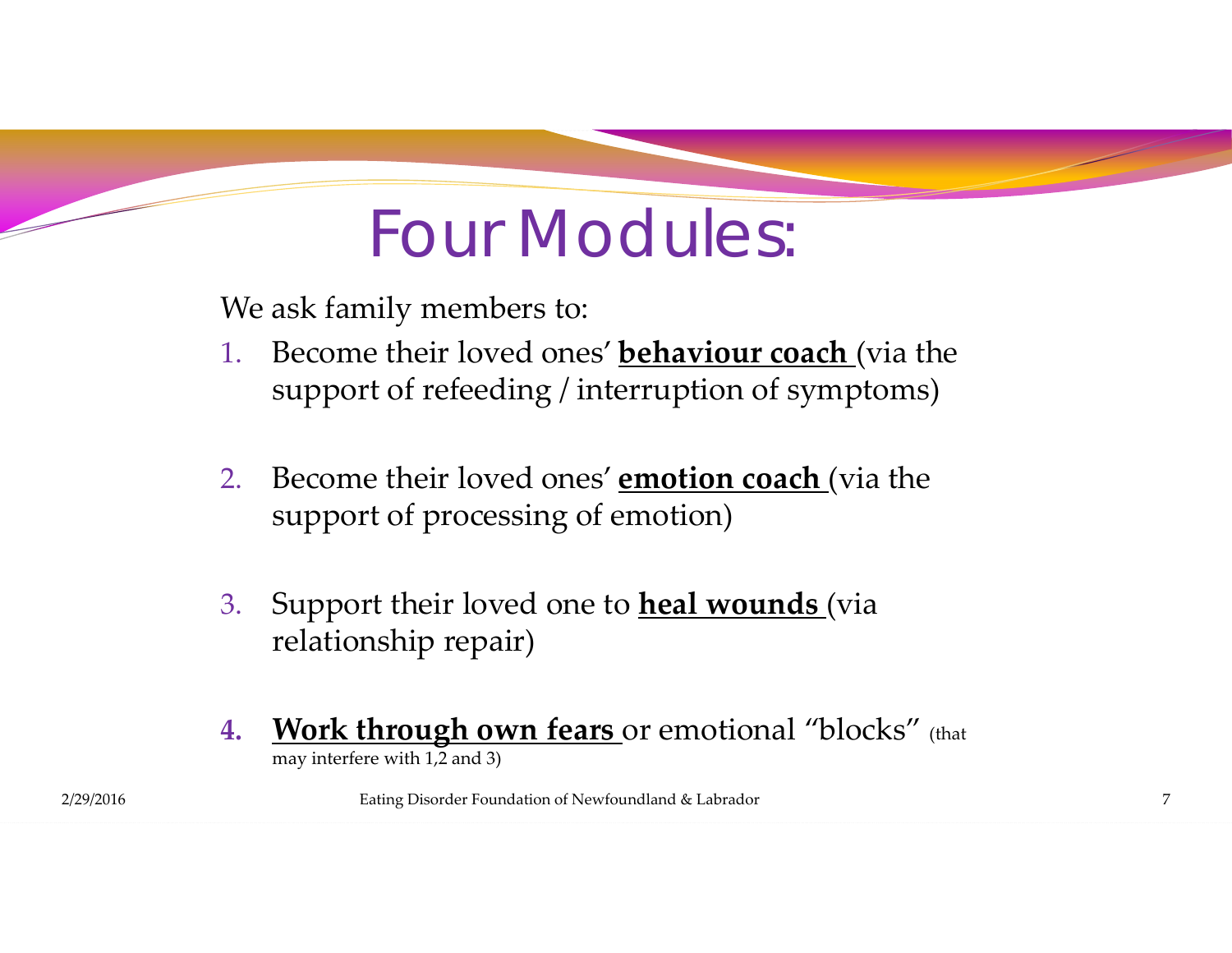#### The Foundation has been part of a National Research Study into the value of EFFT

- National research study conducted from Feb June 2014
- <sup>8</sup> sites across Canada (hospital, community, private practice)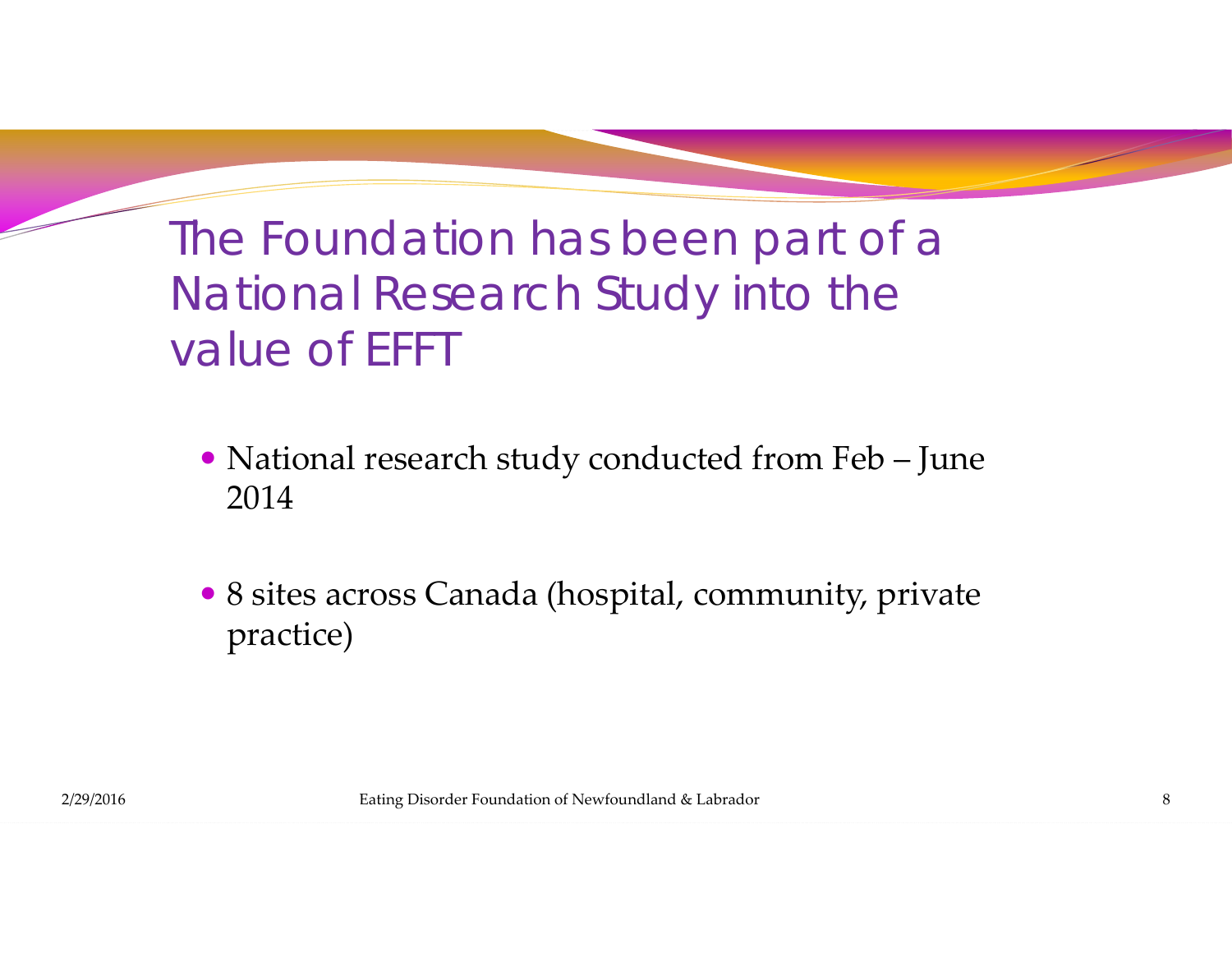## National EFFT Carer/Family **Participants**

147 participants/carers in total from <sup>8</sup> National sites:

- 124 parents of children with ED
	- 85 mothers
	- 39 fathers
- 6 step-parents
- 1 guardian
- 3 relatives
- 9 spouses/partners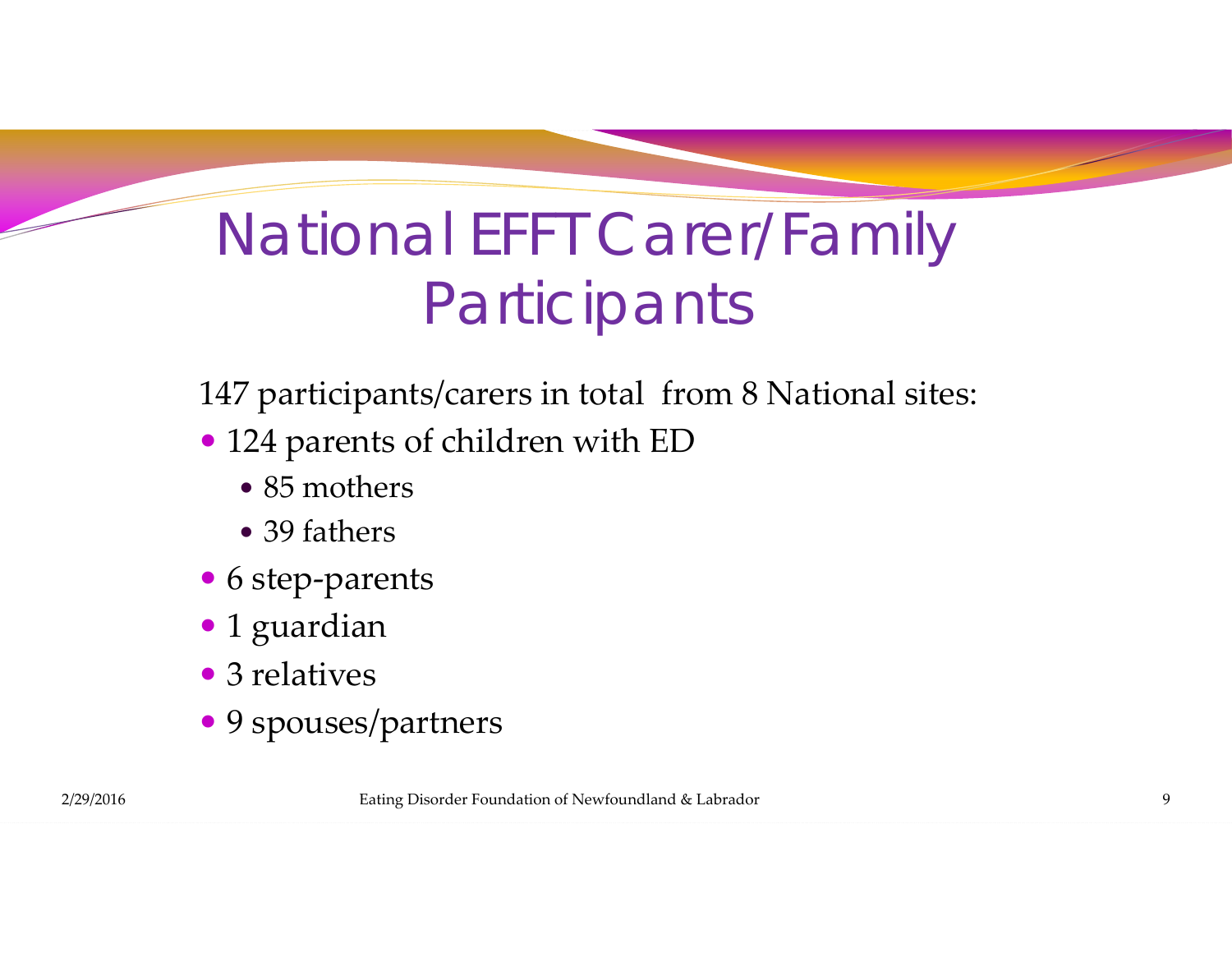#### EFFT Workshop: Hope for Caregivers

The loved one's of the Caregivers may have been:

- (A) NOT open to any treatment
- (B) taking steps towards treatment
- (C) fully engaged in treatment

**EFFT greatly benefits caregivers no matter where the loved one may be on their journey with an ED.**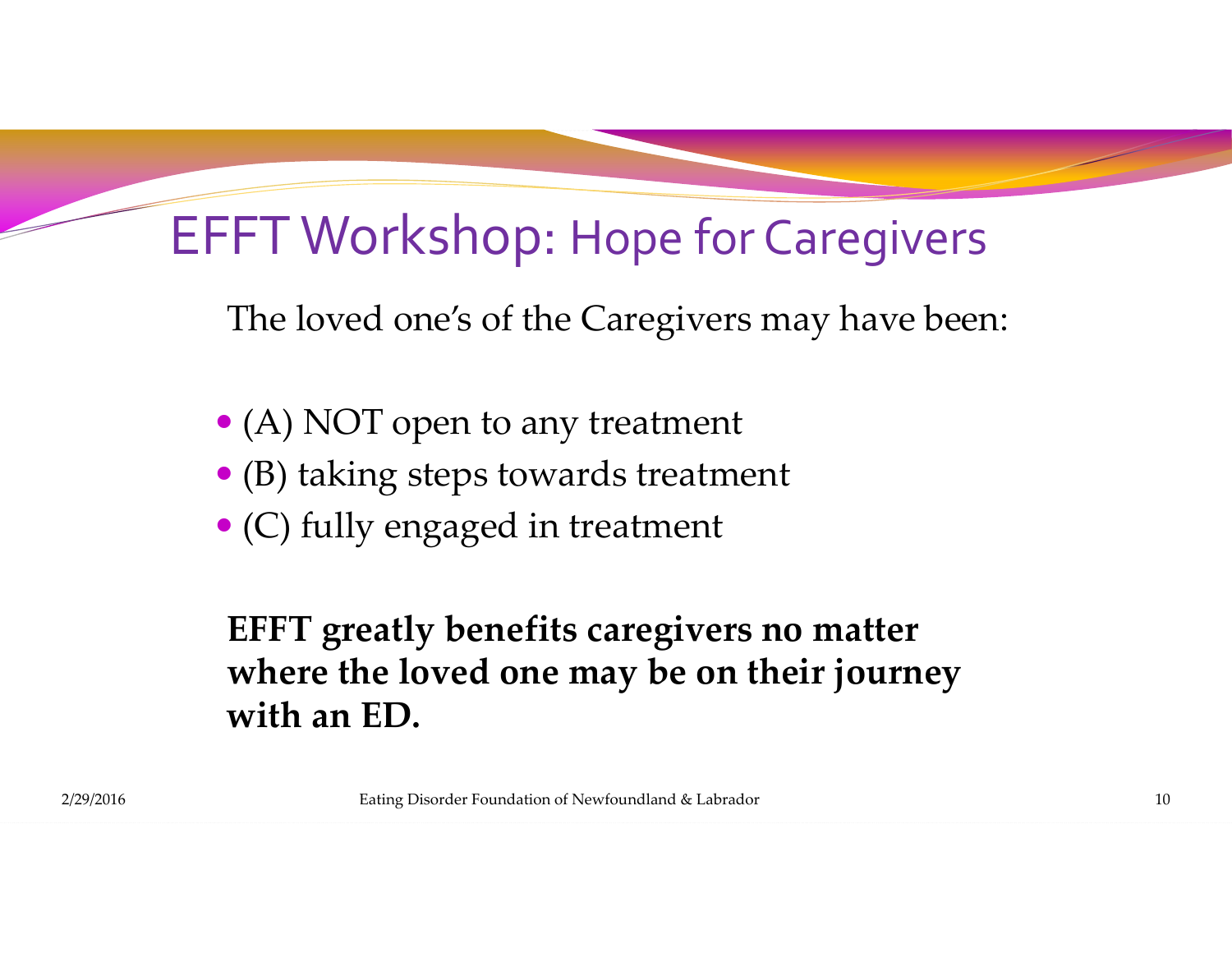

#### Measurement interval:

- Pre‐ and post‐group questionnaires given to all Carer participants
- Given before Day 1
- And after end of workshop on Day 2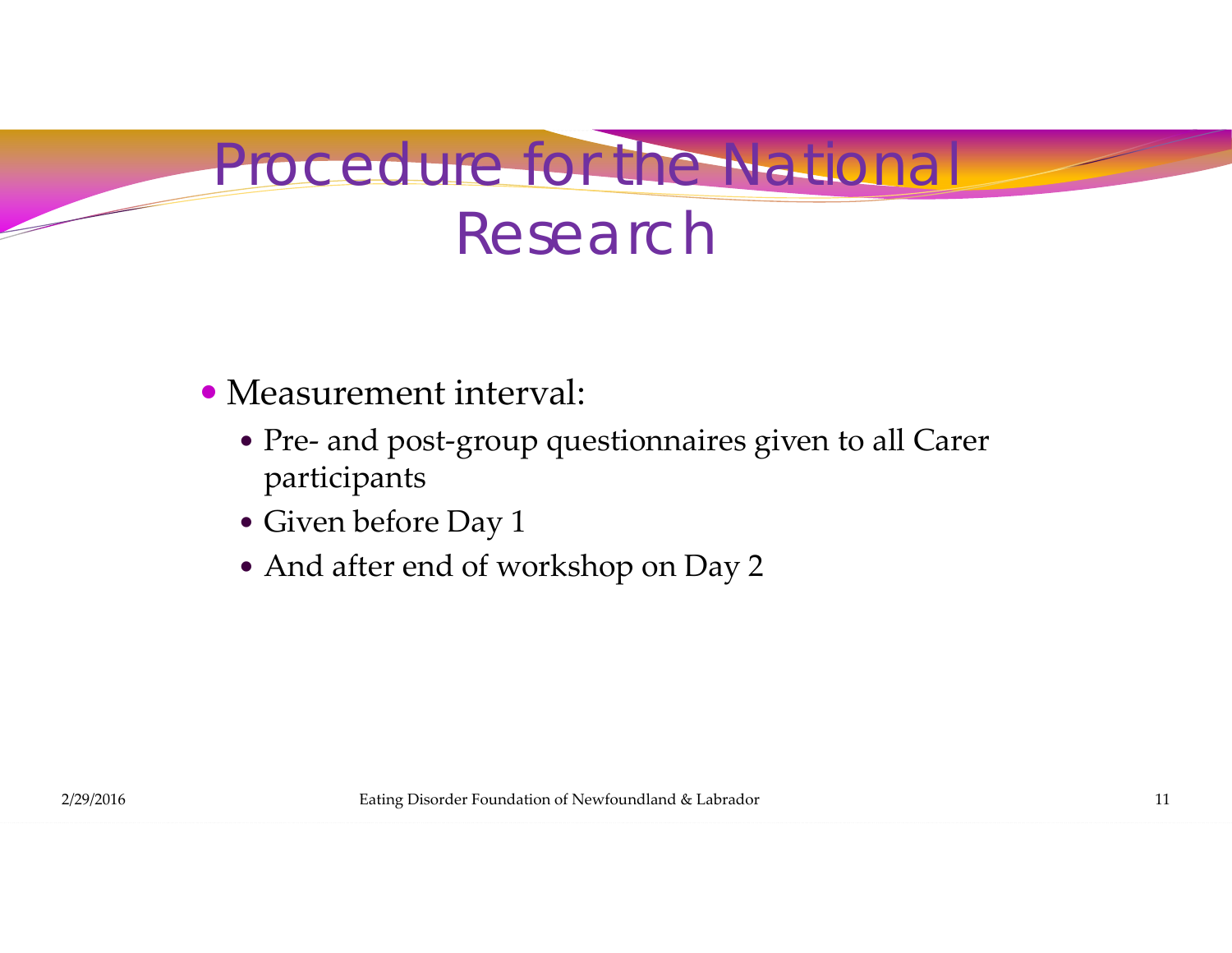#### Results from National Study into the value of EFFT have been very positive

- Significant increase in carer self-confidence with regard to recovery coaching
- Shift in attitude with regardto carers' role as emotion coach
- Significant decrease with re: to fears that could interfere with their engagemen<sup>t</sup> in the tasks of recovery (including self‐ blame)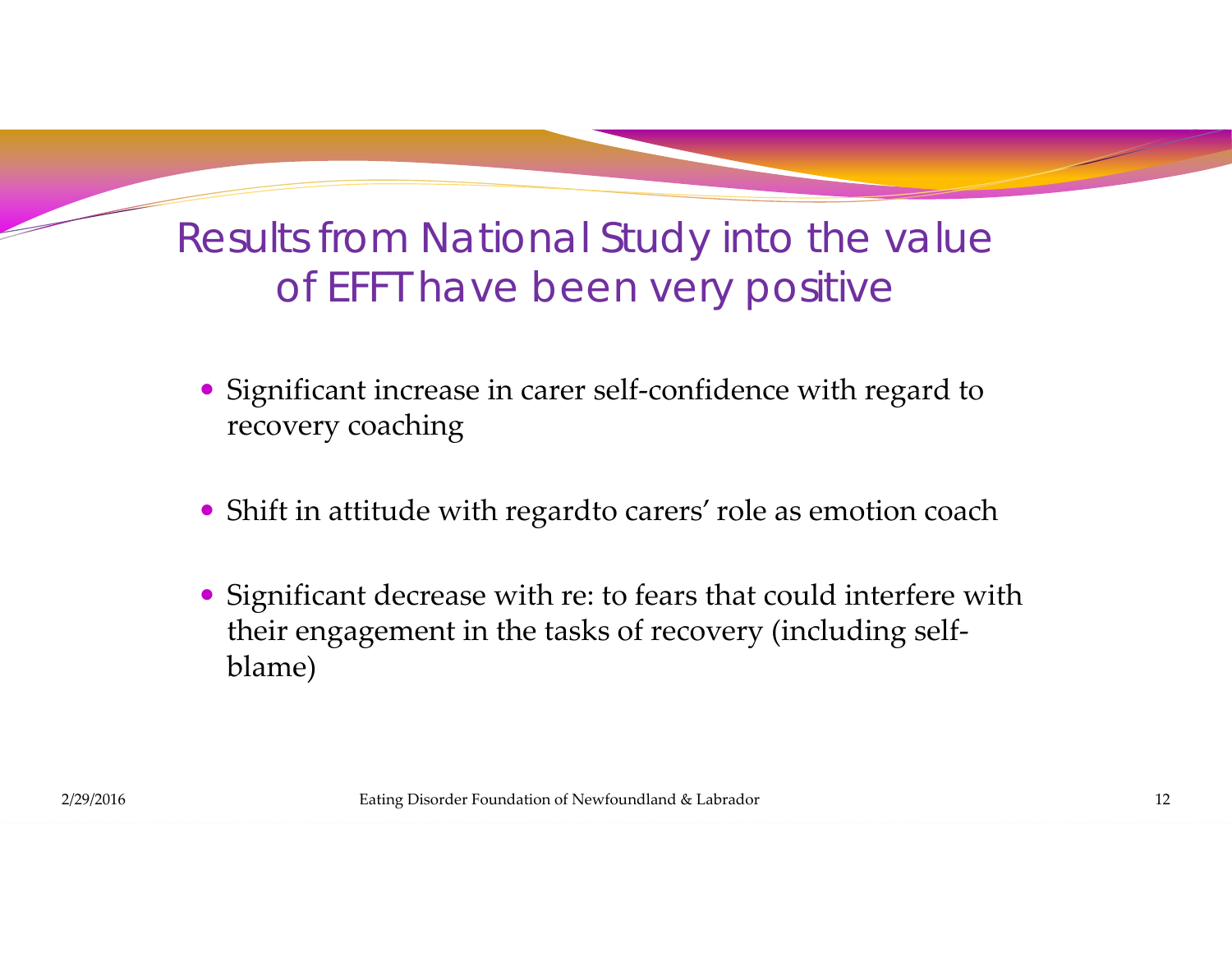#### Results from National Study into the value of EFFT have been very positive

- Behavioral changes reported after only <sup>1</sup> day of treatment; as well as intentions for change in the future
- Anecdotal reports from clinicians indicate that for many carers, the EFFT group is leading to very positive changes in treatment
- EFFT skills gives families much needed HOPE by letting them feel so much more equipped to do some of the hard work necessary to help their loved one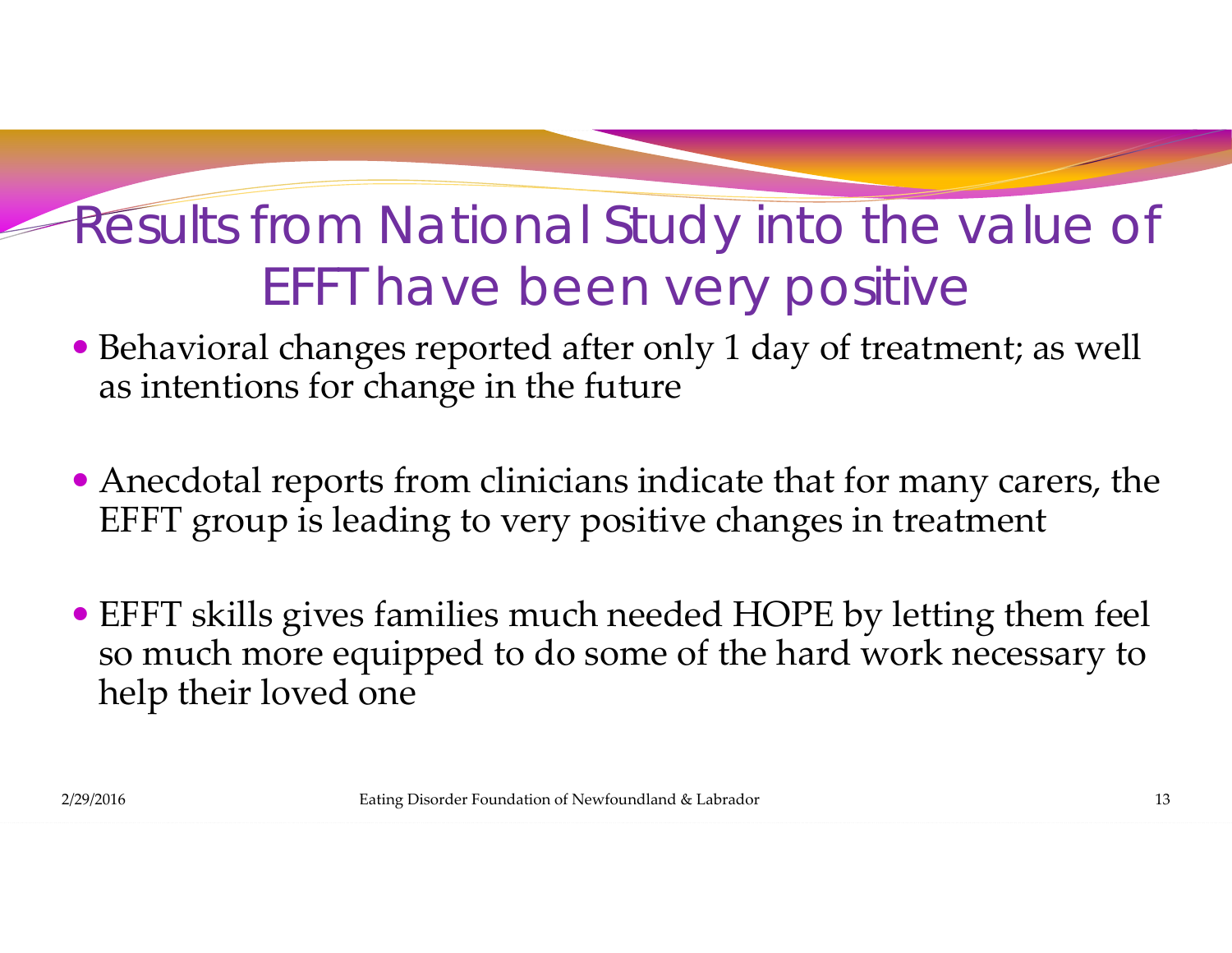## Hope for Caregivers

Overwhelming positive response from caregivers in all settings and across the lifespan

- EFFT gives carers valuable tools to assist in being an important par<sup>t</sup> of the "Treatment Team"
- Carers feel less hopeless; less frustrated; less anxiety and fear
- Caregivers are given concrete tools to use with their loved one's suffering from an ED; something specific they could now "do"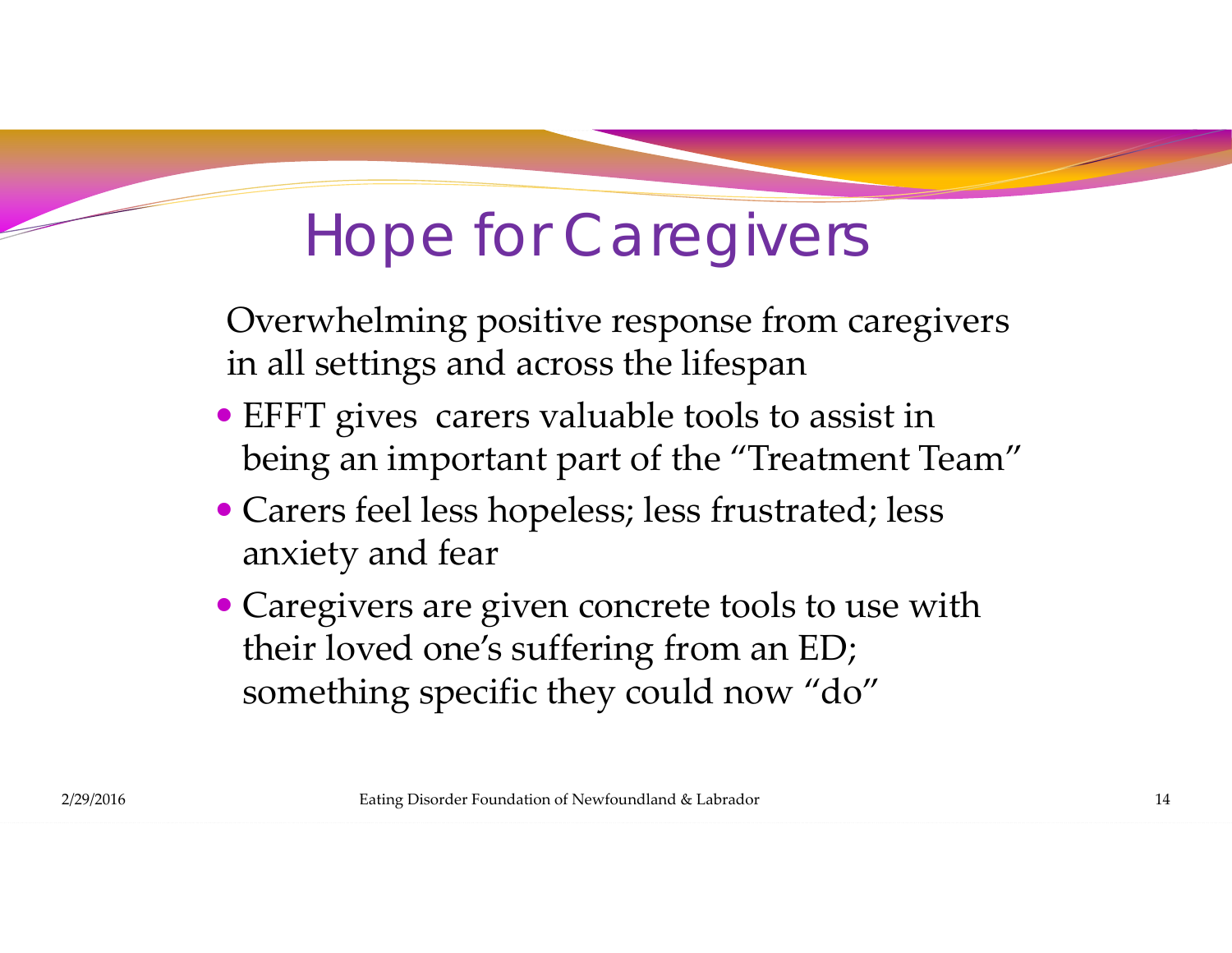## Hope for Caregivers (cont)

- Working through blocks, lifts guilt and shame, and helps caregivers work through their own fears in <sup>a</sup> safe and empowering setting
- Group‐based EFFT may offer <sup>a</sup> viable solution to carers with regard to supporting their child's recovery. Carers:
	- felt more knowledgeable about how to take <sup>a</sup> primary role in their child's recovery
	- felt better equipped with practical strategies
	- felt more confident in using their own instincts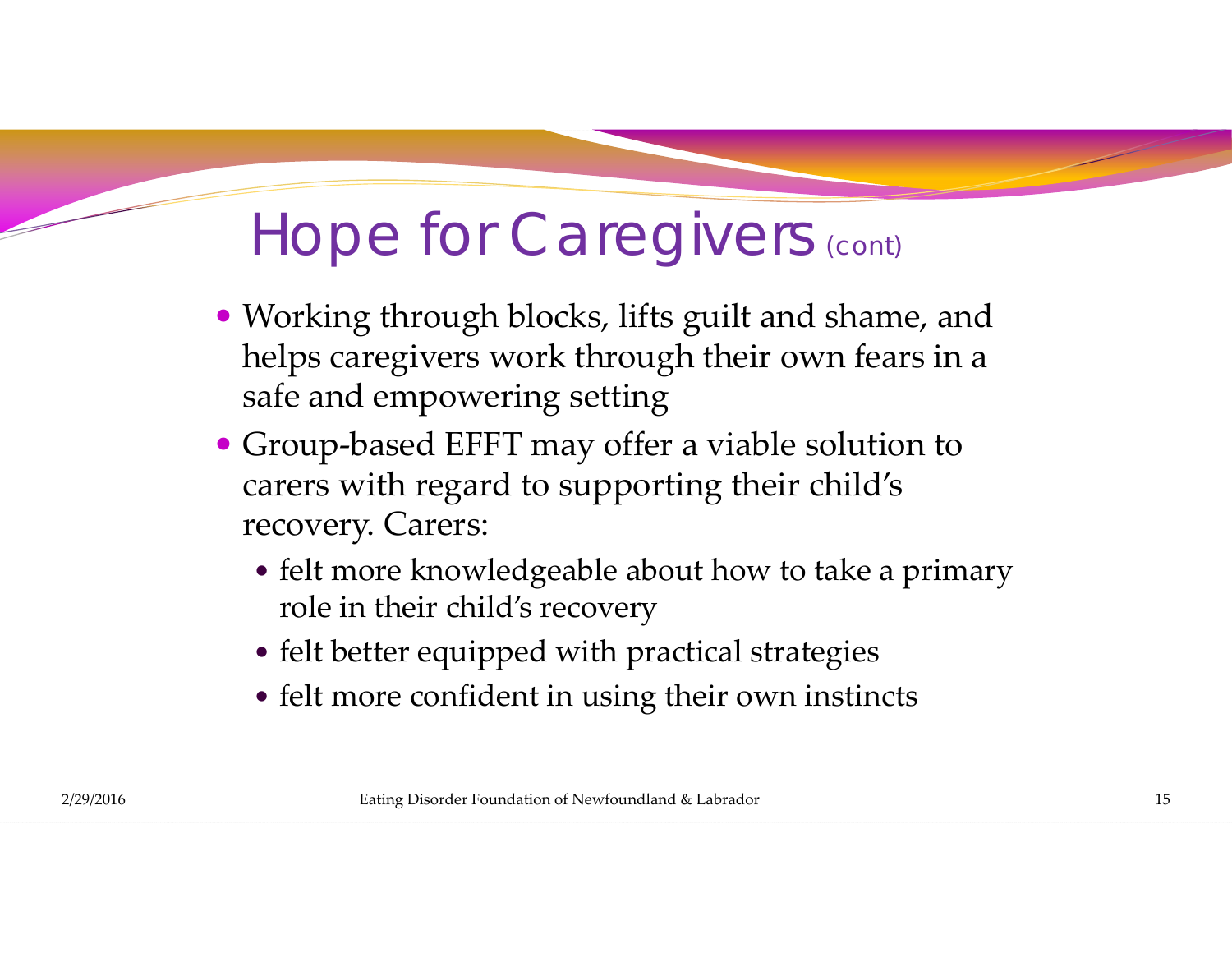#### EFFT- Provincial Research Project

- Ethically approved provincial program since fall of 2014
- <sup>75</sup> carers participated in the provincial research
- Pre and Post questionnaires
- Six month follow‐up questionnaire completed by about 35 carers
- Analysis now being completed on this data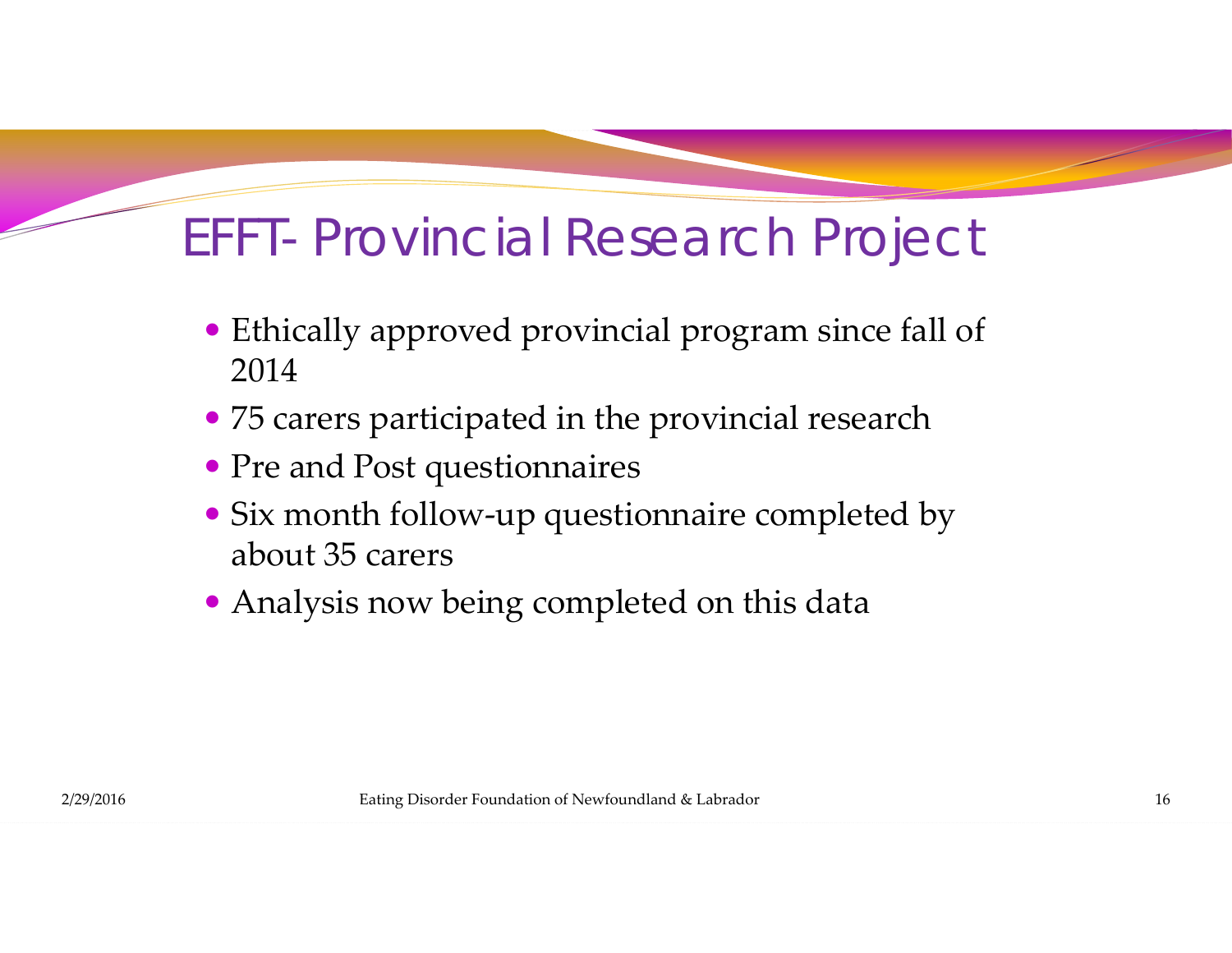## Hope for Caregivers

Comments from Caregivers who attended the EFFT Workshop <sup>g</sup>iven by the Foundation

- "I wanted to thank you again for the training last<br>week. I have such a different outlook now"
- *"I have and will continue to use these useful tools every day."*
- "I will now try to hold back on being "the fixer" and help my daughter through trying to find her own<br>solutions rather than give her the answers"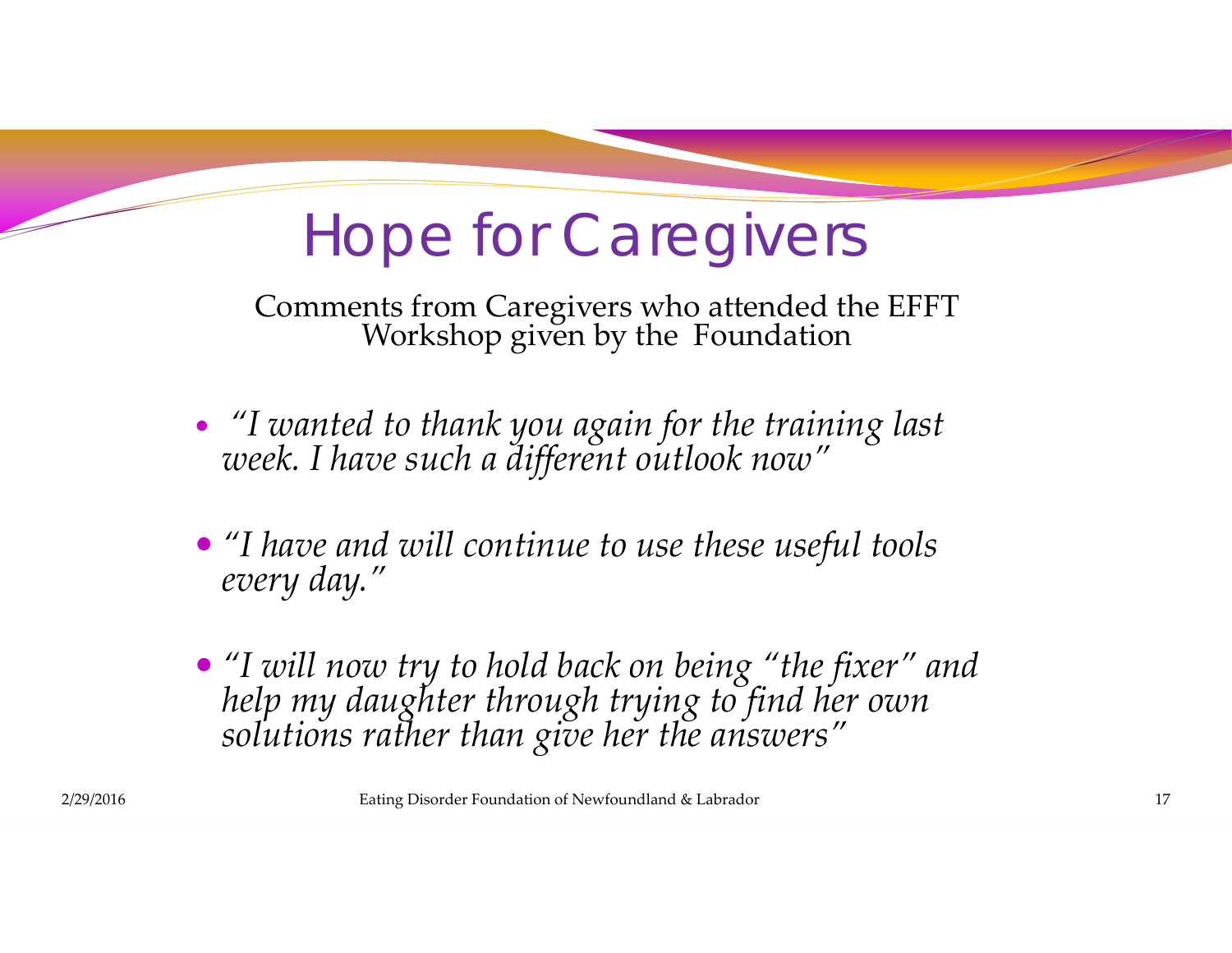### Hope for Caregivers (cont)

- *"The workshop was very worthwhile for me. I certainly feel this will allow me to start <sup>a</sup> dialogue with my daughter and to be more responsive to her emotions"*
- *"We both walked away feeling that we are better equipped to help‐‐‐, and we learned so much from the workshop"*
- *"Workshop was great, tried <sup>a</sup> few of the strategies over the pas<sup>t</sup> few days; the apology opened the door to some good conversation with my daughter"*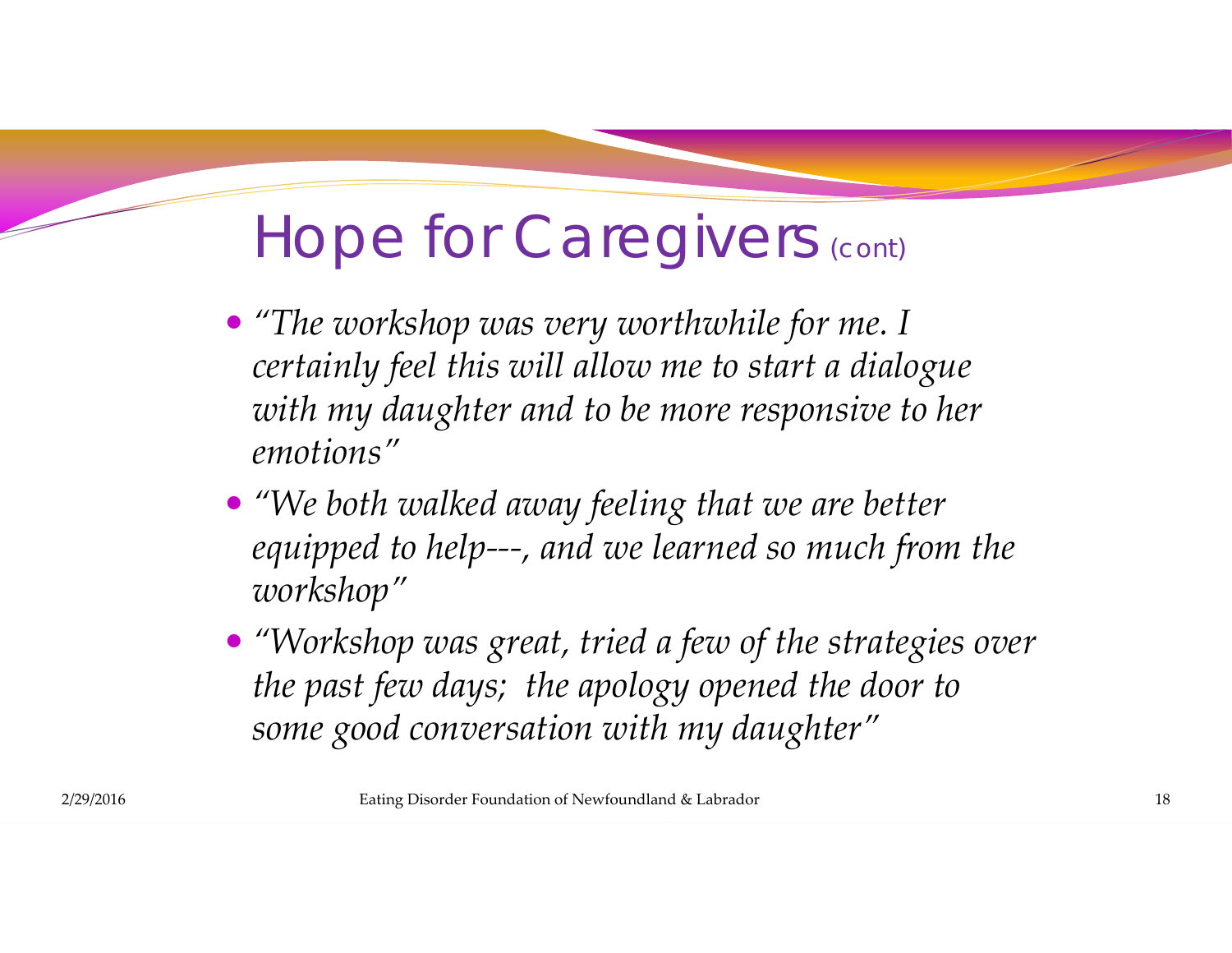### Hope for Caregivers (cont)

#### Quote from <sup>a</sup> Carer (Dad) 10 months after doing the EFFT Workshop

*"My daughter is doing extremely well and I can only attribute that success to the ED Foundation and the EFFT workshop. As I have told you on many occasions, the workshop (and our ability to relate, understand, and empathize) coupled with her determination was the turning point in my daughter's recovery."*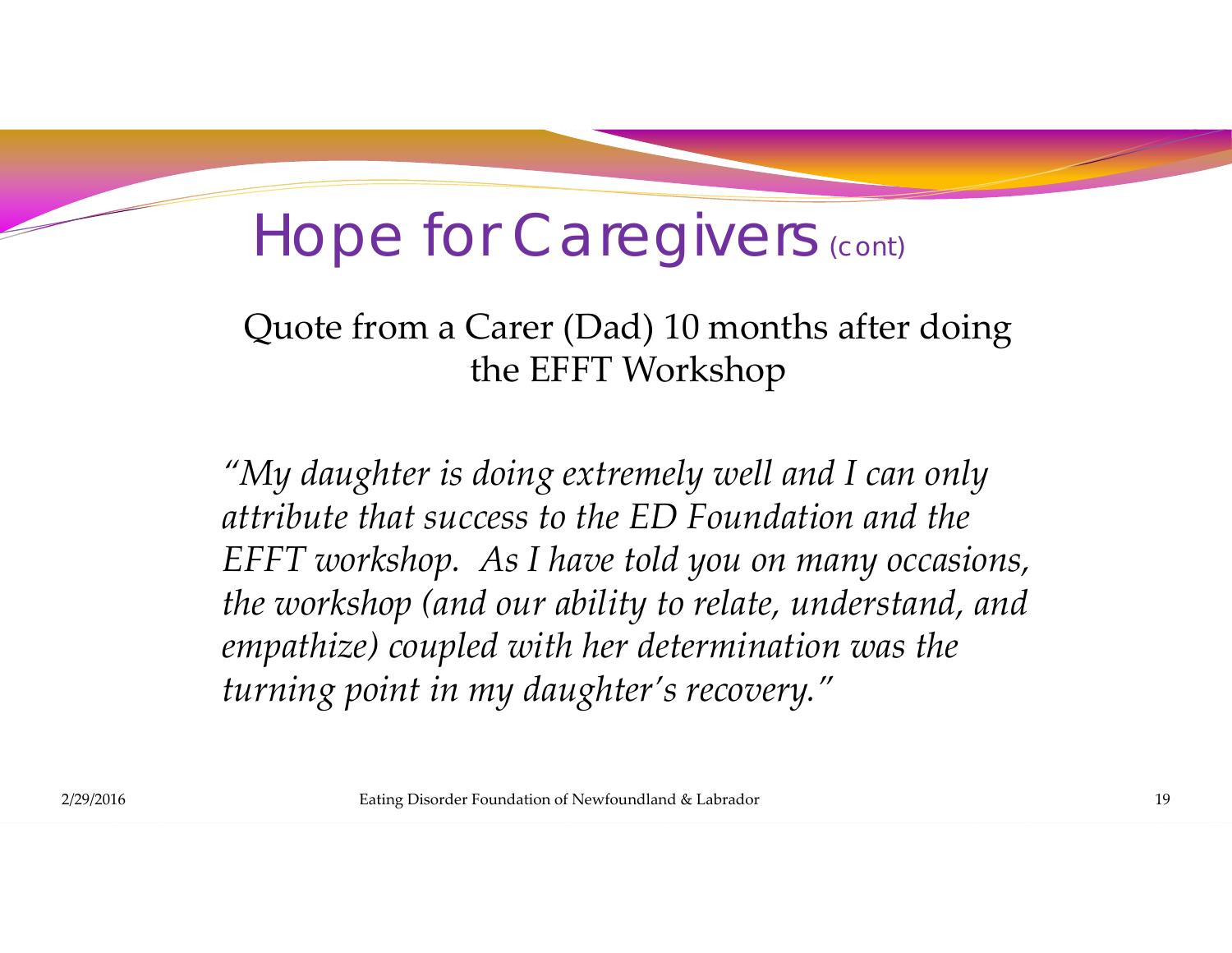### EFFT Workshop Follow-u for Carers

- As a follow-up to the EFFT workshops families/carers are invited to join <sup>a</sup> New Program at the Foundation: "EFFT Refresher Group"
- This program is <sup>a</sup> response to carer requests for more EFFT
- Carers/Families meet 4-6 wks to discuss EFFT tools and their success in using the tools or their challenges with blocks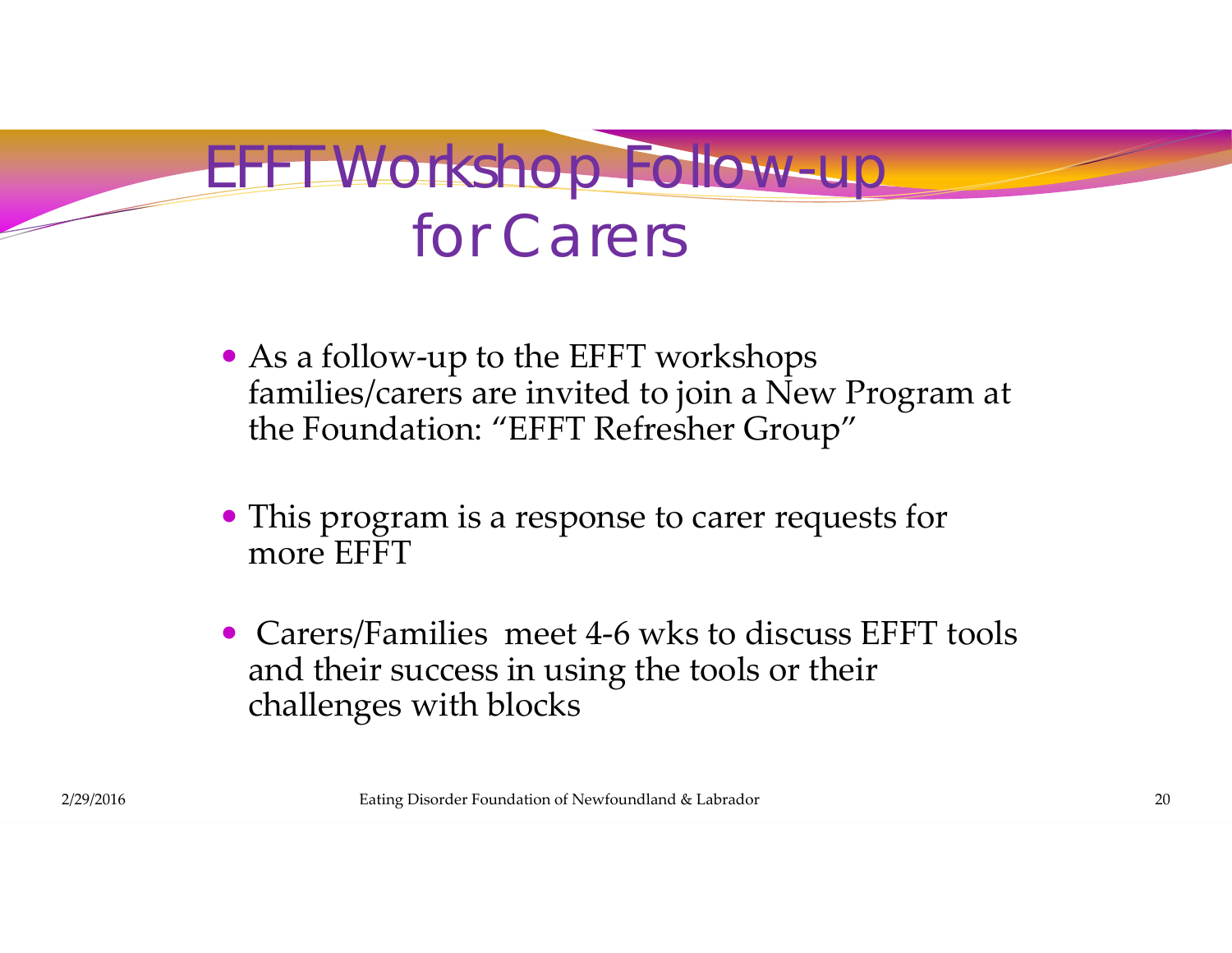# Research Publication on EFFT National Study - 2016

- Article : "The Influence of Carer Fear and Self-Blame when Supporting <sup>a</sup> Loved One with an Eating Disorder"
	- Published in: **Eating Disorders: The Journal of Treatment and Prevention**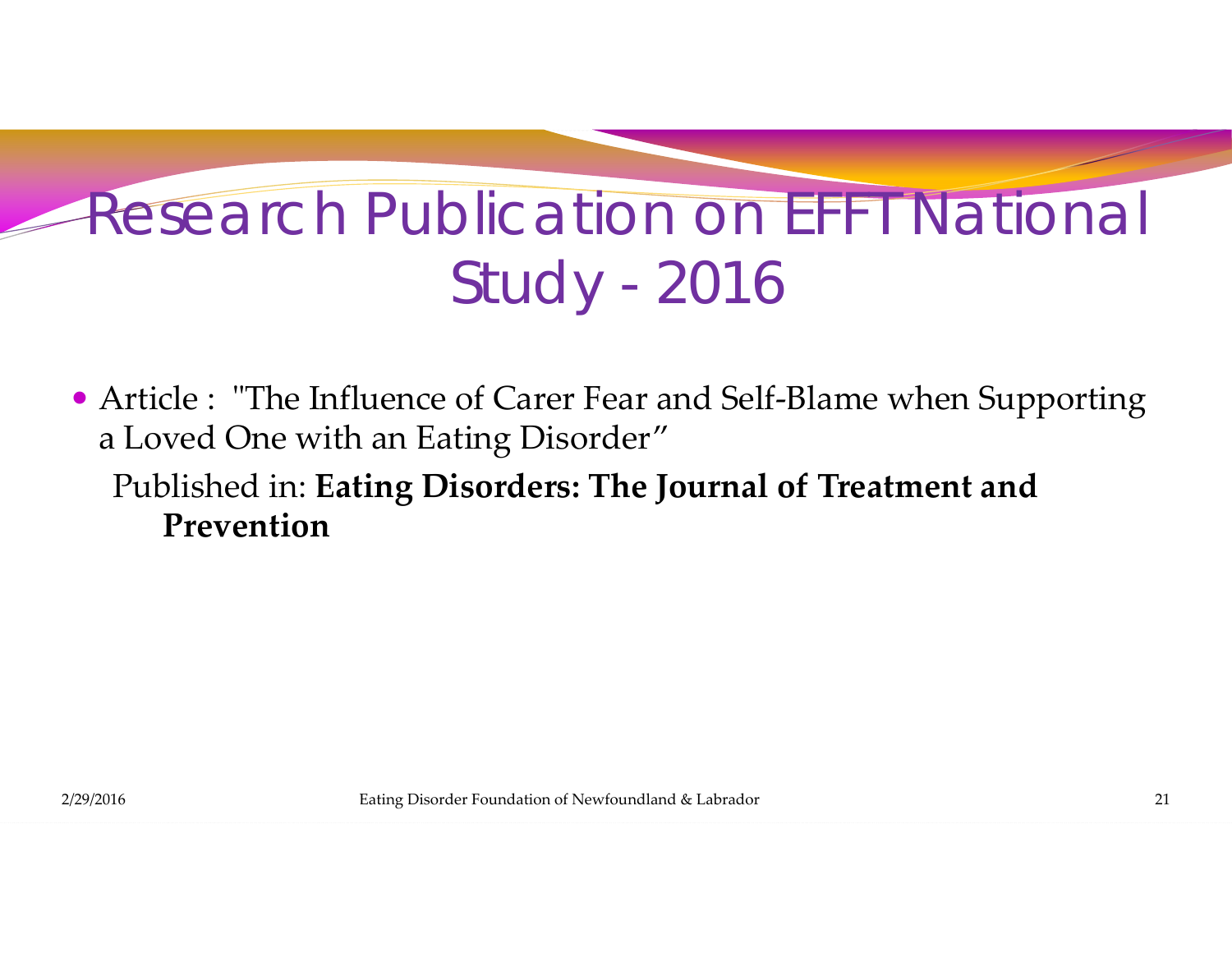# Research Publication on EFFT National Study - 2016

 A shortened version of the article will also be published in <sup>a</sup> book titled:

**Innovations in Family Therapy for Eating Disorders: Novel Treatment Developments, Patient Insights, and the Role of Carers.** (late 2016**)**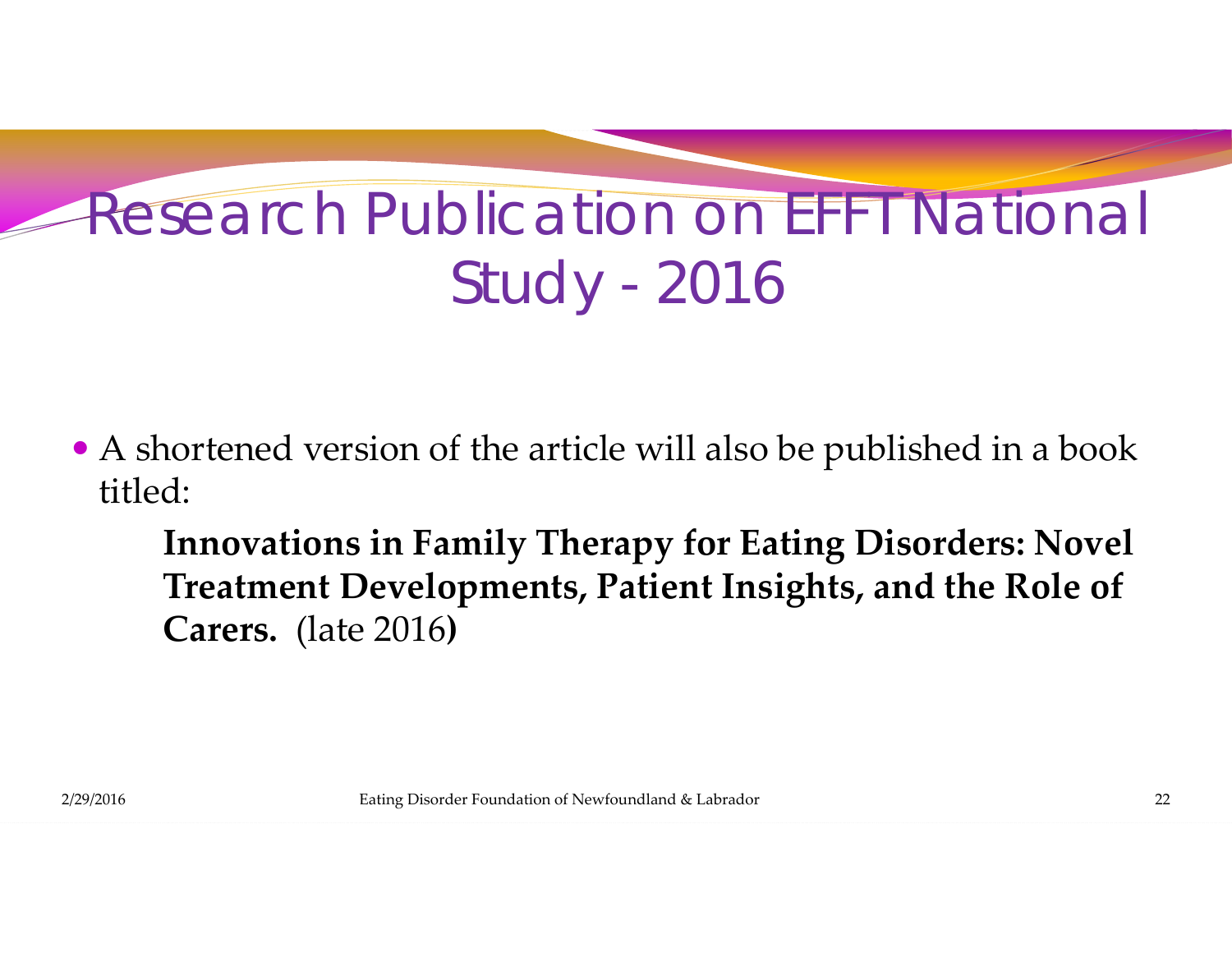# Research Publication/Analysis on EFFT Provincial Study – ongoing in 2016

- Working now with <sup>a</sup> Student (Sydney Waring) of Dr. Jacqueline Carter now (Honors Thesis) on the six month follow‐up questionnaire from carers.
- Examine data to see if significant changes were made in caregiver selfefficacy and their belief in EFFT not only immediately after the workshop but Six Months afterwards.
- Assess whether caregivers who have difficulties with emotion regulation have as many gains from the workshops as those who do not.